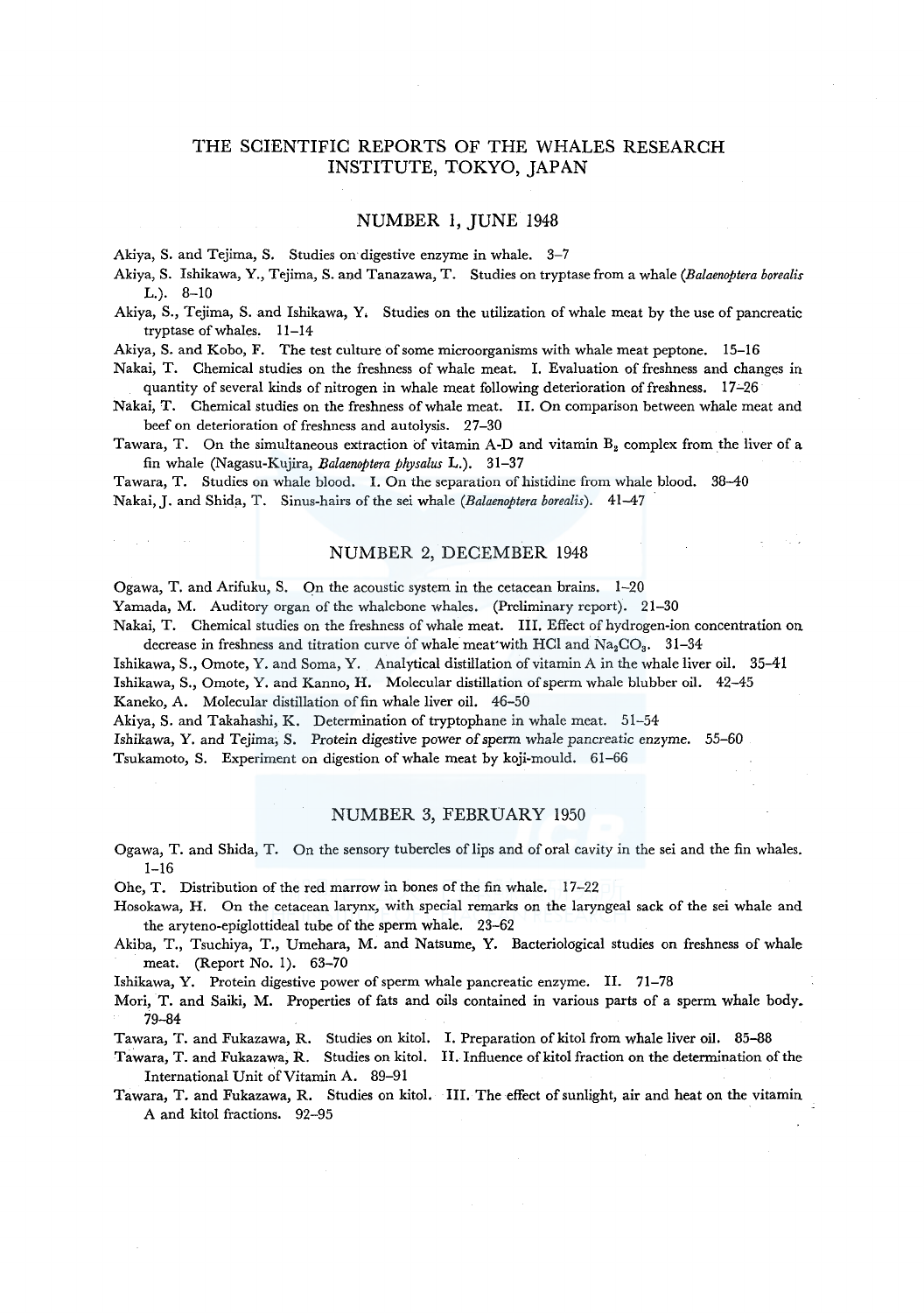Tawara, T. On the respiratory pigments of whale (Studies on whale blood II.). 96-101

Yoshida, M. Research on methionine in whale. 102-105

Mizue, K. Factory ship whaling around Bonin Islands in 1948. 106-118

Mizue, K. and Jimbo, H. Statistic study of foetuses of whales. 119-131

Nishiwaki, M. and Hayashi, K. Biological survey of fin and blue whales taken in the Antarctic season 1947-48 by the Japanese fleet. 132-190

# NUMBER 4, AUGUST 1950

Omura, H. On the body weight of sperm and sei whales located in the adjacent waters of Japan. 1-13

Omura, H. Diatom infection on blue and fin whales in the Antarctic whaling area V (the Ross Sea area). 14-26

Omura, H. Whales in the adjacent waters of Japan. 27-113

Nishiwaki, M. Determination of the age of Antarctic blue and fin whales by the colour changes in crystalline lens. 115-161

Nishiwaki, M. Age characteristics in baleen plates. 162-183

Nishiwaki, M. On the body weight of whales. 184-209

# NUMBER 5, JUNE 1951

- Akiba, T., Umehara, M. and Natsume, Y. Bacteriological studies on freshness of whale meat. (Report No. II.). 1-4
- Hosokawa, H. On the pelvic cartilages of the Balaenoptera-foetuses, with remarks on the specifical and sexual difference. 5-15
- Ohe, T. Iconography on the abdominal cavity and viscera of the Balaenoptera, with special remarks upon the peritoneal coverings. 17-39
- Akiya, S. and Hoshino, O. Isolation of histidine from whale blood using 3, 4-dichlorobenzene sulfonic acid. 41-47

Tawara, T. and Fukazawa, R. Studies on kitol. IV. Purification of kitol by chromatographie. 49-51 Ishikawa, S., Omote, Y. and Okuda, H. Substances related to vitamin A in the whale liver oil. 53-59

Ishikawa, S., Omote, Y., Kijima, M. and Okuda, H. Thermal decomposition of kitol. 61-69

Mizue, K. Grey whales in the east sea area of Korea. 71-79

Mizue, K. Food of whales (In the adjacent waters of Japan). 81-90

Nishiwaki, M. and Ohe, T. Biological investigation on blue whales *(Balaenoptera musculus)* and fin whales *(Balaenoptera physalus)* caught by the Japanese Antarctic whaling fleets. 91-167

#### NUMBER 6, DECEMBER 1951

Hosokawa, H. On the extrinsic eye muscles of the whale, with special remarks upon the innervation and function of the musculus retractor bulbi. 1-33

Murata, T. Histological studies on the respiratory portions of the lungs of cetacea. 35-47

Kojima, T. On the brain of the sperm whale *(Physeter catodon* L.). 49-72

Mizue, K. and Murata, T. Biological investigation on the whales caught by the Japanese Antarctic whaling fleets season 1949-50. 73-131

Nishiwaki, M. On the periodic mark on the baleen plates as the sign of annual growth. 133-152

Nishiwaki, M. and Hibiya, T. On the sexual maturity of the sperm whales *(Physeter catodon)* found in the adjacent waters of Japan (I). 153-165

Nakai, T. Chemical studies on freshness of whale meat. IV. Some informations of *Archomobacter ubiquitum*  isolated from whale carcass. 167-176

Nakai, T. and-Ono, H. The effects of electric shock and fatigue on post-mortem changes in muscle. 177- 185

ii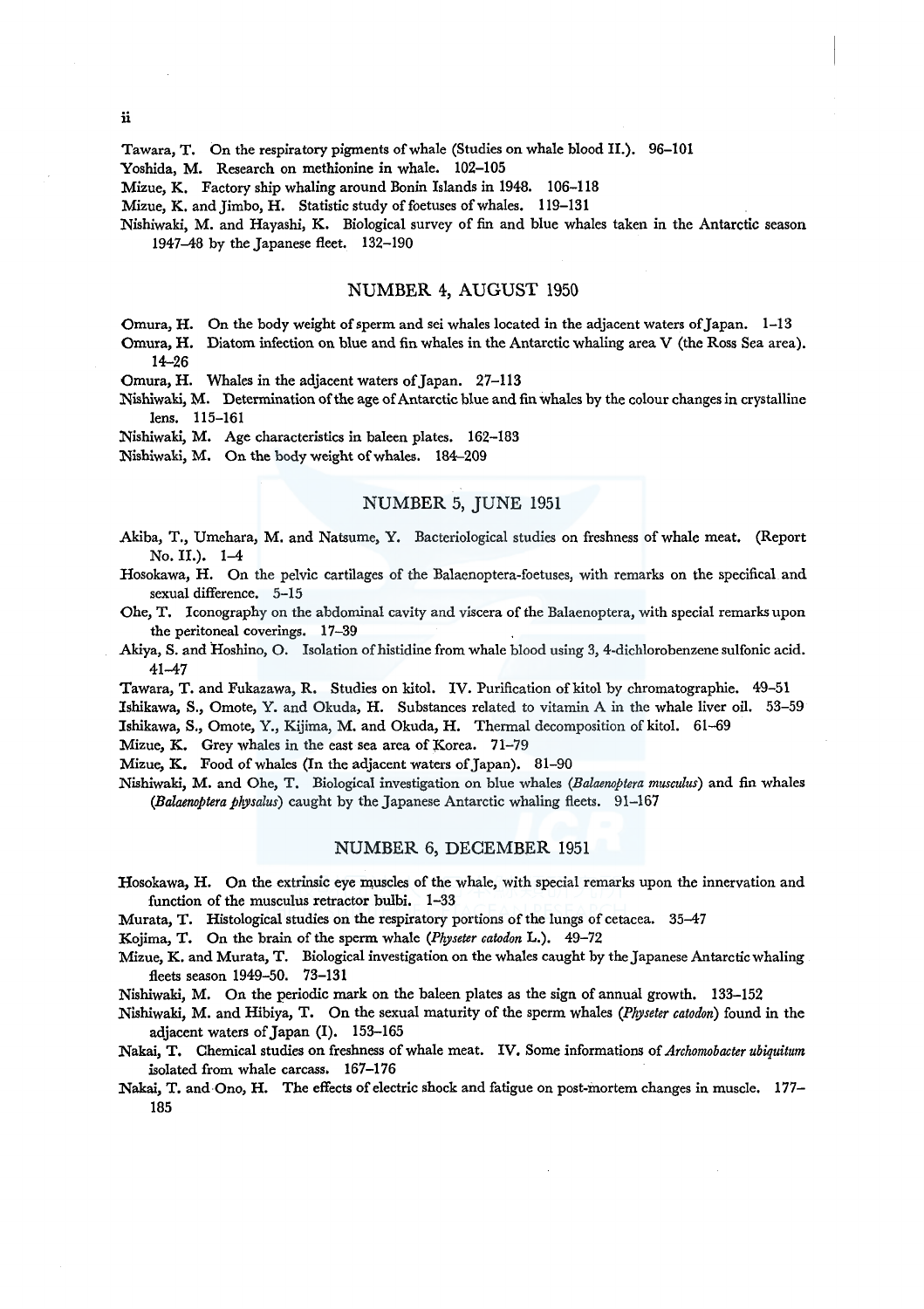- Omote, Y. Complete recovery of vitamin A from molecular distillation residue of whale-liver oil. 187- 191
- Omote, Y. Chemical structure of kitol (I). Double bonds and hydroxyl groups. 193-198
- Hirata. M. Experimental investigation on flatterned head harpoon. An attempt for restraining ricochet. 199-207

## "NUMBER 7, JULY 1952

- Ogawa, T. .On the cardiac nerves of some cetacea, with special reference to those *ofBerardius bairdii* Stejneger. 1-22
- Akiya, S., Hoshino, 0. and Motohashi; N. On an attempt to preserve whale meat freshness with 5-nitrofurfuriden aminoguanidine from decay. 23-30

Akiya, S. and Sawamura, R. Colorimetric determination of 5-nitro-2-furfuridene aminoguanidine. 31-36

- Tomiyama, S. and Takao, M. Studies on utilization of higher fatty alcohol from sperm whale oil. 37- 46
- Omote, Y. A rapid method for the separate determination of vitamin A and kitol in the whale-liver oil. 47-50
- Arai, Y. and Sakai, S. Whale meat in nutrition. 51-67
- Yamaguchi, K. and Fujino, K. On the serological constitution of striped dolphin *(Prodelphinus caeruleo-albus*  (Meyen)) (I). 69-77
- Nishimoto, S., Tozawa, M. and Kawakami, T. Food ofsei whales *(Balaenoptera borealis)* caught in the Bonin Island waters. 79-85
- Nishiwaki, M. On the age-determination of Mystacoceti, chiefly blue and fin whales. 87-119
- Nishiwaki, M. and Hibiya, T. On the sexual maturity of the sperm whales *(Physeter catodon)* found in the adjacent waters of Japan (II). 121-124
- Ohno, M. and Fujino, K. Biological investigation on the whales caught by the Japanese Antarctic whaling fleets, season 1950/51. 125-188

# NUMBER 8, JUNE 1953

Yamada, M. Contribution to the anatomy of the organ of hearing of whales. 1-79

Omura, H. Biological study on humpback whales in the Antarctic whaling areas IV and V. 81-102

Fujino, K. On the serological constitutions of the sei-, fin-, blue- and humpback-whales (I). 103-125

Ogawa, T. On the presence and disappearance of the hind limb in the cetacean embryos. 127-132

- Nishiwaki, M. and Yagi, T. On the age and the growth of teeth in a dolphin *(Prodelphinus caeruleo-albus).*  (I). 133-146
- Kakuwa, Z., Kawakami, T. and Iguchi, K. Biological investigation on the whales caught by the Japanese Antarctic whaling fleets in the 1951-52 season. 147~213

Nishiwaki, M. Hermaphroditism in a dolphin *(Prodelphinus caeruleo-albus).* 215-218

# NUMBER 9, JUNE 1954

Akiya, S., Hoshino, 0. and Motohashi, N. Attempt to preserve freshness of whale meat with germicides. II. 1-10

- Ogawa, T. On the musculature of the sinus venosus and its continuation with the so-called conducting system of the whale's heart. 11-35
- Yamada, M. Some remarks on the pygmy sperm whale, *Kogia.* 37-58

Yainada, M. An account of a rare porpoise, *Feresa* Gray from Japan. 59-88

Omura, H. and Fujino, K. Sei whales in the adjacent waters of Japan. II. Further studies on the external characters. 89-103

Fujino, K. On the serological constitution of the sperm- and baird's beaked-whales (I) Blood groups of the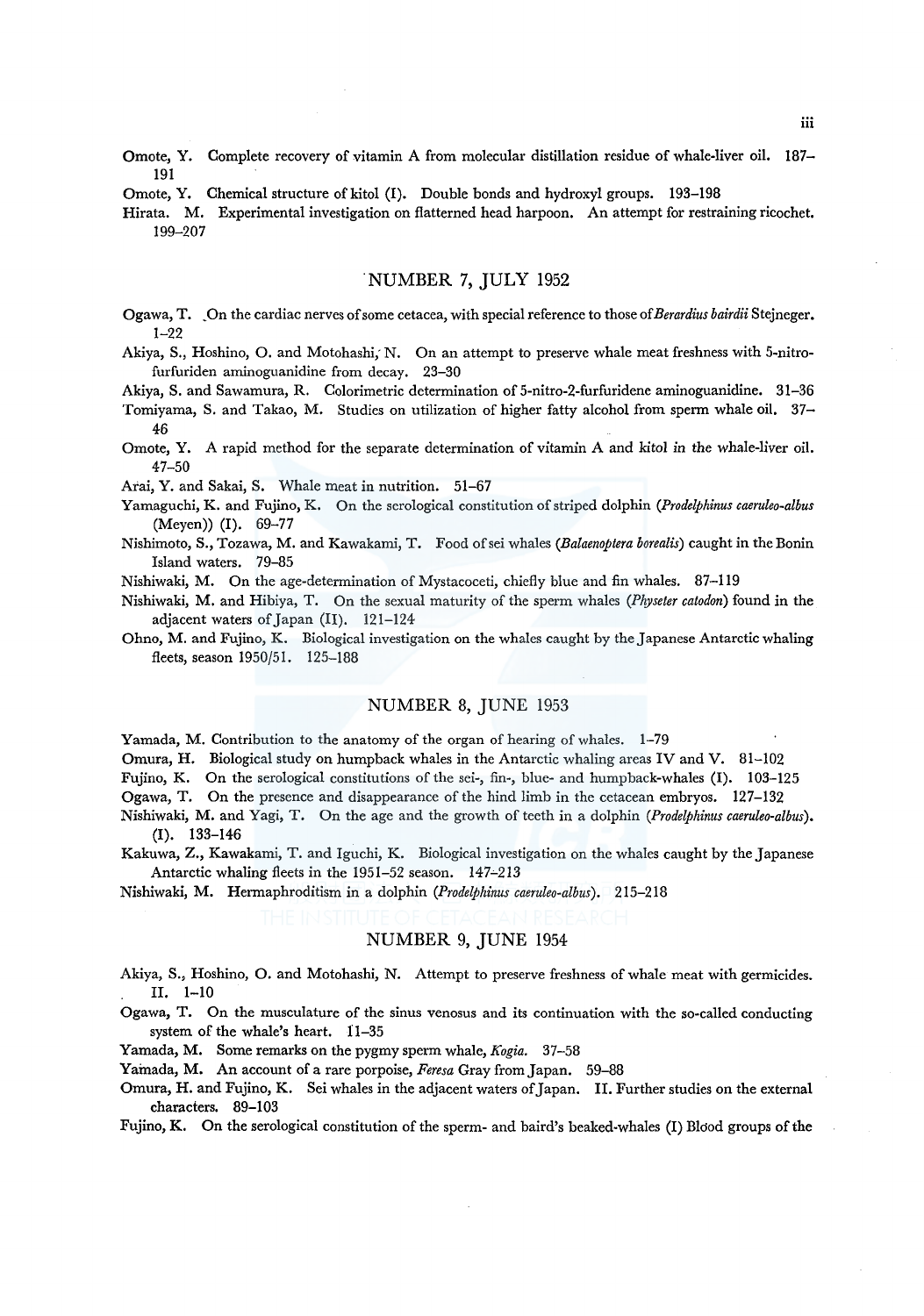sperm- and baird's beaked-whales. 105-120

- Fujino, K. On the body proportions of the fin whales *(Balaenoptera physalus* (L) caught in the northern Pacific Ocean (I) (Preliminary report). 121-163
- Nishiwaki, M., Hibiya, T. and Kimura, S. On the sexual maturity of the sei whale of the Bonin waters. 165-177
- Uda, M. Studies of the relation between the whaling grounds and the hydrographical conditions (I). 179– 187

#### NUMBER 10, JUNE 1955

Hosokawa, H. Cross-section of a 12 mm dolphin embryo. 1-68

Nemoto, T. White scars on whales (I) Lamprey marks. 69-77

- Omura, H. and Nemoto, T. Sei whales in the adjacent waters of Japan. III. Relation between movement and water temperature of the sea. 79-87
- Omura, H., Fujino, K. and Kimura, S. Beaked whale Berardius bairdi of Japan, with notes of Ziphius cavirostris. 89-132

Fujino, K. On the body weight of the sei whales located in the adjacent waters of Japan (II). 133-141 Nishiwaki, M. On the sexual maturity of *the* Antarctic male sperm whale *(Physeter catodon* L.). 143-149 Ohta, K. et al. Composition of fin whale milk. 151-167

# NUMBER 11, JUNE 1956

Omura, H. and Sakiura, H. Studies on *the* little piked whale from the coast of Japan. 1-37

- Nishiwaki, M., Hibiya; T. and Kimura, S. On the sexual maturity of the sperm whale *(Physeter catodon)* found in *the* North Pacific. 39-46
- Fujino, K. On the body proportions of the sperm whales *(Physeter catodon).* 47-83
- Fujino, K. On the serological constitution of the fin whales II. Further studies on blood groups. 85- 98

Nemoto, T. On the diatoms of the skin film of whales in the northern Pacific. 99-132

- Hoshina, T. and Sugiura, Y. On a skin disease and a nematode parasite of a dolphin, *Tursiops truncatus* ~Montagu, 1821). 133-138
- Iwai, E. Descriptions on unidentified species of dibranchiate cephalopods. I. An oegopsiden squid belonging to the genus *Architeuihis.* 139-151
- Iwai, E. Descriptions on unidentified species of dibranchiate cephalopods. II. A cranchiidae squid of the genus *Taonius.* 153-161
- Uda, M. and Nasu, K. Studies of the whaling grounds in the northern sea-region of the Pacific Ocean in relation to the meteorological and oceanographic conditions. (Part I). 163-179

Kimura, S. and Nemoto, T. Note on a minke whale kept alive in aquarium. 181-189

Ishikawa, Y. A characteristic property of whale oils concerning the absorption of gases. I. On the absorption of carbon dioxide by whale oils. 191-213

# NUMBER 12, JUNE 1957

Omura, H. Osteological study of the little piked whale from the coast of Japan. 1-21

Nishiwaki, M. Age characteristics of ear plugs of whales. 23-32

Nemoto, T. Foods of baleen whales in the northern Pacific. 33-89

- Nasu, K. Oceanographic conditions of the whaling grounds in the waters adjacent to Aleutian Islands and the Bering Sea in summer of 1955. 91-101
- Kimura, S. The twinning in southern fin whales. 103-125
- Ichihara, T. An application of linear discriminant function to external measurements of fin whale. 127-189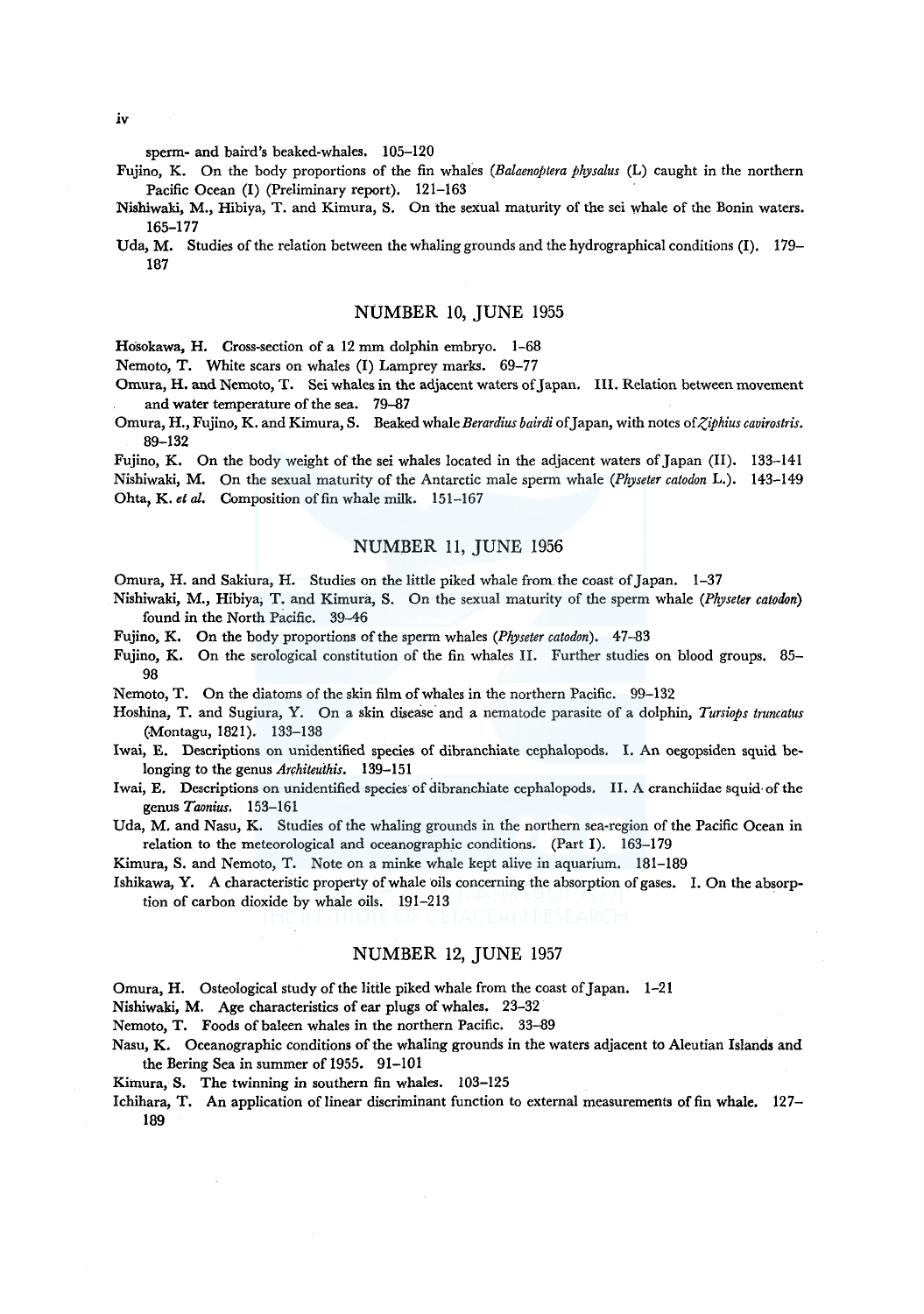Nishiwaki, M. Very small embryo of cetacea. 191-192.

Nishiwaki, M. One-eyed monster of fin whale. 193-195

Ogawa, T. and Kamiya, T. A case of the cachalot with protruded rudimentary hind limbs. 197-208

- Uda, M. and Dairokuno, A. Studies of the relation between the whaling grounds and the hydrographic conditions. (II) A study of the relation between the whaling grounds off Kinkazan and the boundary .of water masses. 209-224
- .Abe, T. Notes on fishes from the stomachs of whales taken in the Antarctic. I. *Xerwcyttus nemotoi,* a new genus and new species of zeomorph fish of the subfamily *Oreosonimae* (Goode and Bean, 1895). 225- 233
- Tsuyuki, H. On the oils contained in various blubbers of northern elephant seal, *Mirounga angustirostris.*  235-240

#### NUMBER 13, SEPTEMBER 1958

Omura, H. North Pacific right whale. 1-52

Nishiwaki, M. and Kamiya, T. A beaked whale *Mesoplodon* stranded at Oiso beach, Japan. 53-83

- Nishiwaki, M. and Randa, C. Killer whales caught in the coastal waters off Japan for recent 10 years. 85-96
- Ohsumi, S. (Kimura), Nishiwaki, M. and Hibiya, T. Growth of fine whale in the northern Pacific. 97-133
- Nishiwaki, M., Hibiya, T. and Ohsumi, S. (Kimura). Age study of sperm whale based on reading of tooth laminations. 135-153
- Nishiwaki, M., Ichihara, T. and Ohsumi, S. (Kimura). Age studies of fine whale based on ear plug. 155- 169

Fujino, K. On the serological constitution of fin whale. III. Human B blood group substances in erythrocytes and some notes on anti-fin Ju specific antibodies. 171-184

Nemoto, T. *Cocconeis* diatoms infected on whales in the Antarctic. 185-191

Nemoto, T. and Nasu, K. *Thysanoessa macrura* as a food of baleen whales in the Antarctic. 193-199

Ichihara, T. Gray whale observed in the Bering Sea. 201-205

Ohsumi, S. (Kimura). A descendant of Moby Dick or a white sperm whale. 207-209

Nasu, K. Deformed lower jaw of sperm whale. 211-212

Omura, H. Note on embryo of Baird's beaked whale. 213-214

- Uda, M. and Suzuki, N. Studies of the relation between the whaling grounds and the hydrographic conditions. III. 215-229
- Seki, Y. Observations on the spinal cord of the right whale. 132-251
- Kamiya, T. How to count the renculi of the cetacean kidneys, with special regard to the kidney of the right whale. 253-267
- Hosokawa, H. and Sekino, T. Comparison of the size of cells and some histological formations between whales and man. 269-301

Ogawa, T., Tsunoda, T. and Osawa, M. Amino acid composition of whale meat. 303-307

Ishikawa, Y. A characteristic property of whale oils concerning the absorption of gases. II. On the absorption of nitrogen by whale oils. 309-321

Tsuyuki, H. Component fatty acids of northern elephant seal oil. 323-332

#### NUMBER 14, SEPTEMBER 1959

Omura, H. Bryde's whales from the coast of Japan. 1-33

Nishiwaki, M. and Kamiya, T. *Mesoplodon stejnegeri* from the coast of Japan. 35-48

- Nishiwaki, M. Humpback whales in Ryukyuan waters. 49-87
- Cushing, John E., Fujino, K. and Takahashi, K. Glycerol-freezing technique as an aid in blood typing ofwhales. 89-100
- Fujino, K. and Cushing, John E. Blood typing of dried whale erythrocytes with 131I labelled antibody. 101-106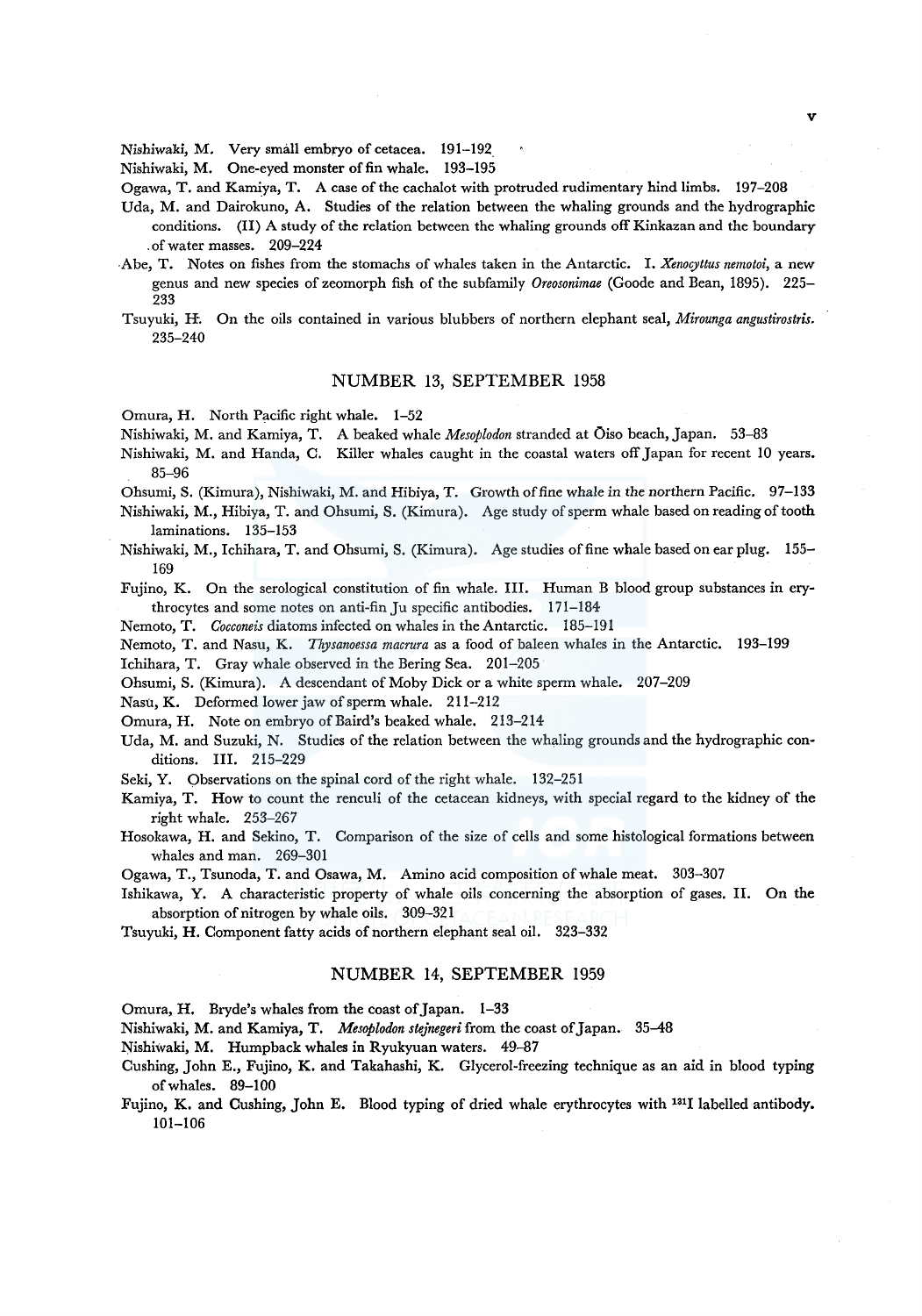Ichihara, T. Formation mechanism of ear plug in baleen whales in relation to glove-finger. 107-135 Nasu, K. Surface water condition in the Antarctic whaling Pacific area in 1956-57. 137-143

Ohsumi, S. (Kimura). A deformed fin whale foetus. 145-147

Nemoto, T. Food of baleen whales with reference to whale movements. 149-290

Yamada, M. and Yoshizaki, F. Osseous labyrinth of cetacea. 291-304

Nakai, T. Distribution of amino acid in proteins from various parts of whale body. 305-326

#### NUMBER 15, NOVEMBER 1960

Nishiwaki, M. Ryukyuan humpback whaling in 1960. 1-16

Ohsumi, S. Relative growth of the fin whale, *Balaerwptera physalus* (Linn.). 17-84

Fujino, K. Immunogenetic and marking approaches to identifying subpopulations of the North Pacific whales. 85-142

Nasu, K. Oceanographic investigation in the Chukchi Sea during the summer of 1958. 143-158

Tokita, K. and ECG Research Group. Electrocardiographical studies on bottlenosed dolphin *(Tursiops truncatus).* 159-165

## NUMBER 16, MARCH 1962

Omura, H. Bryde's whales occurs on the coast of Brazil. 1-5

Omura, H. Further information on Bryde's whales from the coast of Japan. 7-18

Nishiwaki, M. Ryukyuan whaling in 1961. 19-28

Nemoto, T. A secondary sexual character of fin whales. 29-34

Omura, H., Nishiwaki, M., Ichihara, T. and Kasuya, T. Osteological note of a sperm whale. 35-45

Ichihara, T. Prenatal dead foetus of baleen whales. 47-60

Nishiwaki, M. *Mesoplodon bowdoini* stranded at Akita beach, Sea of Japan. 61-77

Nishiwaki, M. Observation on two mandibles of *Mesoplodon.* 79-82

Sinclair, John. An early dolphin embryo (Stenella caeruleoalbus) in serial sections. 83-87

Nemoto, T. Food of baleen whales collected in recent Japanese Antarctic whaling expeditions. 89-103

Uda, M. Subarctic oceanography in relation to whaling and salmon fisheries. 105-119

# NUMBER 17, FEBRUARY 1963

Nishiwaki, M., Ohsumi, S. and Maeda, T. Change of form in the sperm whale accompanied with growth. 1-14

Ohsumi, S., Kasuya, T. and Nishiwaki, M. The accumulation rate of dentinal growth layers in the maxillary tooth of the sperm whale. 35-35

Ichihara, T. Photometric method for counting laminae in ear plug of baleen whale. 37-48

Yoshikawa, T. and Suzuki, T. The lamination of the masseter of the humpback whale. 49-52

Fujino, K. Intra-uterine selection due to maternal-foetal in compatibility of blood type in the whales. 53-65 Cushing, J. E., Fujino, K. and Calaprice, N. The Ju blood typing system of the sperm whales and specific soluble substances. 67-77

Nemoto, T. New records of sperm whales with protruded rudimentary hind limbs. 79-81

Nemoto, T. and Nasu, K. Stones and other aliens in the stomachs of sperm whales in the Bering Sea. 83-91 Nishiwaki, M. Taxonomical consideration on genera of *Delphinidae.* 93-103

Nasu, K. Oceanography and whaling ground in the subarctic region of the Pacific Ocean. 105-155

Nemoto, T. Some aspect of the distribution of *Calanus cristatus* and *C. plumchrus* in the Bering and its neighbouring waters, with reference to the feeding of baleen whales. 157-170

Tsuyuki, H. and Naruse, U. Studies on the oil of black right whale in the northern Pacific Ocean. 171-190 Yagi, T., Nishiwaki, M. and Nakajima, M. A preliminary study on method of time marking with lead-salt and tetracycline on the teeth of northern fur seal. 191-195

vi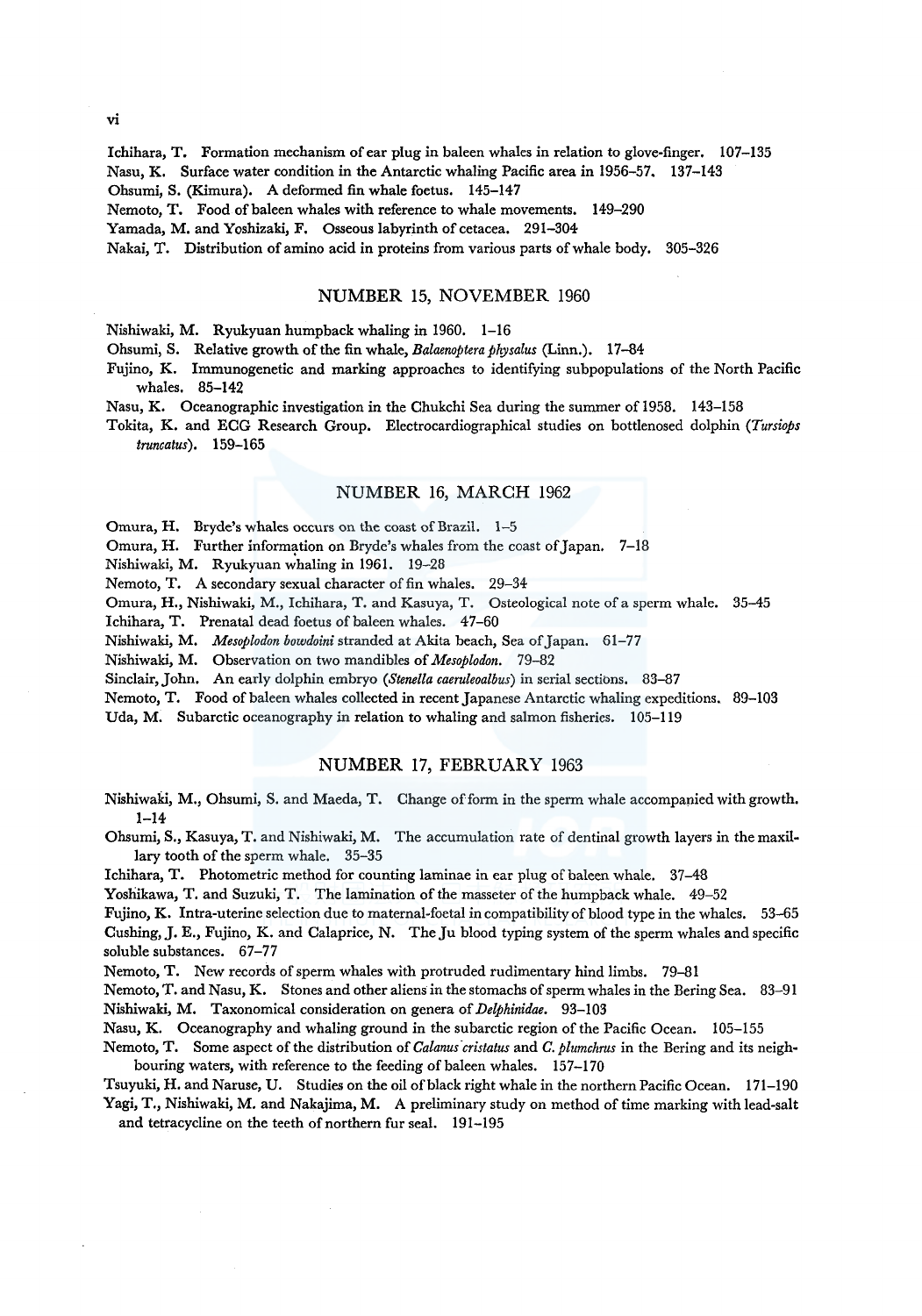### NUMBER 18, MARCH 1964

Fujino, K. Fin whale subpopulations in the Antarctic whaling areas II, III and IV. 1-28

Ichihara, T. Prenatal development of ear plug in baleen whales. 29-48

Ohsumi, S. Examination on age determination of the fin whale. 49-88

Nemoto, T. School of baleen whales in the feeding areas. 89-110

Okutani, T. and Nemoto, T. Squids as the food of sperm whales in the Bering Sea and Alaskan Gulf. 111-122

Ohsumi, S. Comparison of maturity and accumulation rate of corpora albicantia between the left and right ovaries in cetacea. 123-148

Omura, H. A systematic study of the hyoid bones in the baleen whales. 149-170

Nishiwaki, M. Revision of the article "Taxonomical consideration on genera of *Delphinidae"* in No. 17. 171-172

Tsuyuki, H. and Naruse, U. Studies on the lipids in brain of black right whale in the northern Pacific Ocean. 173-180

#### NUMBER 19, APRIL 1965

Ohsumi, S. Reproduction of the sperm whale in the north-west Pacific. 1-35

Kasuya, T. and Ichihara, T. Some informations on minke whales from the Antarctic. 37-43

Nemoto, T. and Kasuya T. Foods of baleen whales in the Gulf of Alaska in the North Pacific. 45-51

- Nishiwaki, M., Nakajima, M., and Kamiya, T. A rare species of dolphin *(Stene/la attenuata)* from Arari, Japan. 53-64
- Nishiwaki M., Kasuya, T., Tobayama, T., Kamiya, T., and Nakajima, M. *Feresa attenuata* were caught and kept at Ito, Japan. 65-90

Nakajima, M. and Nishiwaki, M. The first occurrence ofa porpoise *(Electra electra)* in Japan.- 91-104

Hosokawa, H. and Kamiya, T. Sections dfthe dolphin's head *(Stene/la caeruleoalba).* 105-133

Ohsumi, S. A dolphin *(Stene/la caeruleoalba)* with protruded rudimentary hind limbs. 135-136

## NUMBER 20, APRIL 1966

Ohsumi, S. Sexual segregation of the sperm whale in the North Pacific. 1-16

Ichihara, T. Criterion for determining age of fin whale with reference to ear plug and baleen plate. 17-82

Kasuya, T. Karyotype of a sei whale. 83-88

Kasuya, T. and Ohsumi, S. A secondary sexual character of the sperm whale. 89-94

Nishiwaki, M. and Norris, K. S. A new genus, *Peponocephala*, for the odontoceti cetacean species electra electra. 95-100

Nishiwaki, M., Nakajima, M. and Tobayama, T. Preliminary experiments for dolphin marking. 101-107

Nemoto, T. *Thysanoessa* euphausiids, comparative morphology, allomorphosis and ecology. 109-155

Nasu, K. Fishery oceanographic study on the baleen whaling grounds. 157-210

Ichihara, T. and Nishiwaki, M. External measurements and weight of a southern elephant seal. 211-212 Tsuyuki, H. and Itoh, S. Studies on the oils contained in blubber of a southern elephant seal. 213-221

#### NUMBER 21, MAY 1969

Omura, H., Ohsumi, S., Nemoto, T., Nasu, K. and Kasuya, T. Black right whales in the North Pacific. 1-78 Nishiwaki, M. and Hasegawa, Y. The discovery of the right whale skull in the Kisagata shell bed. 79-84 Ohsumi, S. Occurrence and rupture of varginal band in the fin, sei, and blue whales. 85-94

Hosokawa, H., Igarashi; S., Kamiya, T. and Hirosawa, K. Morphological characteristics and myelinization of acoustic system in the dolphins *(Stene/la caeruleoalba).* 95-123

Mol, T. and van Bree, P.J.H. A short contribution to the history of whaling in Japan during the 17th century. 125-139

Tsuyuki, H. and Itoh, S. Fatty acid composition of finless porpoise oil. 131-135

Tsuyuki, H. and Itoh, S. Fatty acid composition of many toothed pilot whale oil. 137-141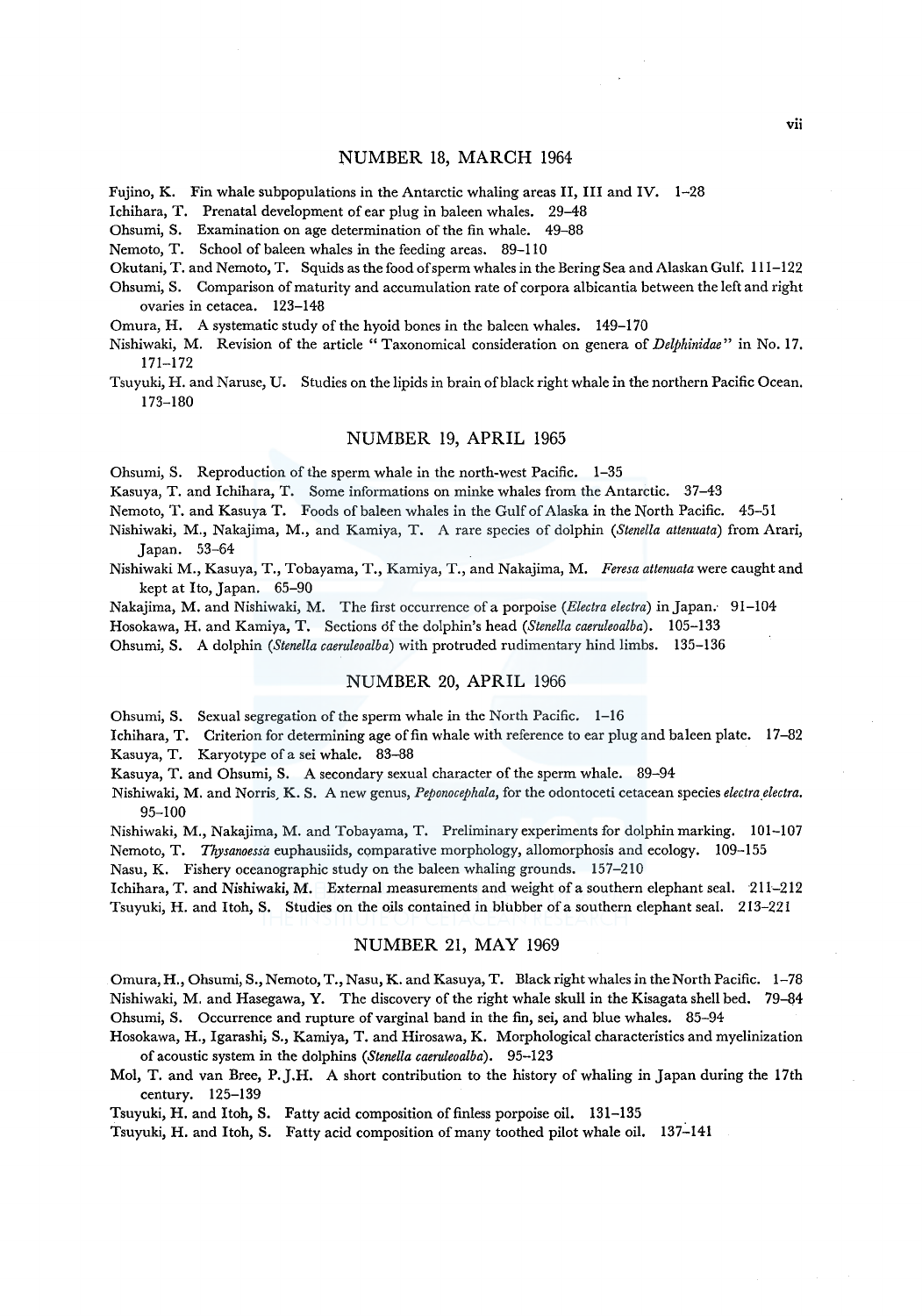### NUMBER 22, JUNE 1970

- Omura, H., Ichihara, T. and Kasuya, T. Osteology of pygmy blue whale with additional information on external and other characteristics. 1-27
- Nishiwaki, M. and Kasuya, T. Recent record of gray whale in the adjacent waters of Japan and a consideration on its migration. 29-37
- Kasuya, T. and Rice, D. W. Note on baleen plates and on arrangement of parasitic barnacles of gray whale. 39-43
- Nishiwaki, M. and Kasuya, T. A Greenland right whale caught in the Osaka Bay. 45-62

Nasu, K. and Masaki, Y. Some biological parameters for stock assessment of the Antarctic sei whale. 63-74 Ohsumi, S., Masaki, Y. and Kawamura, A. Stock of the Antarctic minke whale. 75-125

- Kawamura, A. Food ofsei whale taken by Japanese whaling expeditions in the Antarctic season 1967/68. 127-152
- Nemoto, T. and Yoo, K. I. An amphipod, *Parathemisto gaudichaudii* as a food of the Antarctic sei whale. 153-158

Tobayama, T., Uchida, S. and Nishiwaki, M. Twin foetuses from a blue white dolphin. 159-162

Machida, S. A sword-fish sword found from a North Pacific sei whale. 163-164

Tsuyuki, H. and Itoh, S. Fatty acid components of black right whale oil by gas chromatography. 165-170

# NUMBER 23, SEPTEMBER 1971

Ohsumi, S. Some investigations on the school structure of sperm whale. 1-25

Kawamura, A. Influence of chasing time to stomach contents of baleen and sperm whales. 27-36

- Kasuya, T. Consideration of distribution and migration of toothed whales off the Pacific coast of Japan based upon aerial sighting record. 37-60
- Omura, H. A comparison of the size of vertebrae among some species of the baleen whales with special reference to whale movements. 61-69
- Omura, H., Nishiwaki, M. and Kasuya, T. Further studies on two skeletons of the black right whale in the North Pacific. 71-81
- Nishiwaki, M. and Kasuya, T. Osteological note of an Antarctic sei whale. 83-89
- Hosokawa, H. and Kamiya, T. Some observations on the cetacean stomachs, with special considerations on thefeeding habits of whales. 91-101
- Lugassy, A. A., Korostoff, E. and Rabinowits, J. L. Influence of incremental lines upon the compressive strength of sperm whale dentin. 103-110
- Nishiwaki, M. and Oguro, N. Baird's beaked whales caught on the coast of Japan in recent 10 years. 111-122
- Mizue, K., Nishiwaki, M. and Takemura, A. The underwater sound of Ganges river dolphins *(Platanista gange- tica).* 123-128

Kasuya, T. and Nishiwaki, M. First record of *Mesoplodon densirostris* from Formosa. 129-137

Kawamura, A. and Kashita, K. A rare double monster of dolphin, *Stenella caeruleoalba.* 139-140

Tsuyuki, H. and Itoh, S.. Fatty acid components of Ganges river dolphin oil. 141-147

# NUMBER 24, NOVEMBER 1972

Omura, H. An osteological study of the Cuvier's beaked whale, *Z,iphius carvirostris,* in the northwest Pacific. 1-34.

Nishiwaki, M. and Oguro, N. Catch of the Cuvier's beaked whale off Japan in recent years. 35-41.

- Nishiwaki, M. Kasuya, T. Kureha, K. and Oguro, N. Further comments of *Mesoplodon ginkgodens.* 43- 56.
- Kasuya, T. Growth and reproduction of *Stenella caeruleoalba* based on the age determination by means of dentinal growth layers. 57-79.

viii.